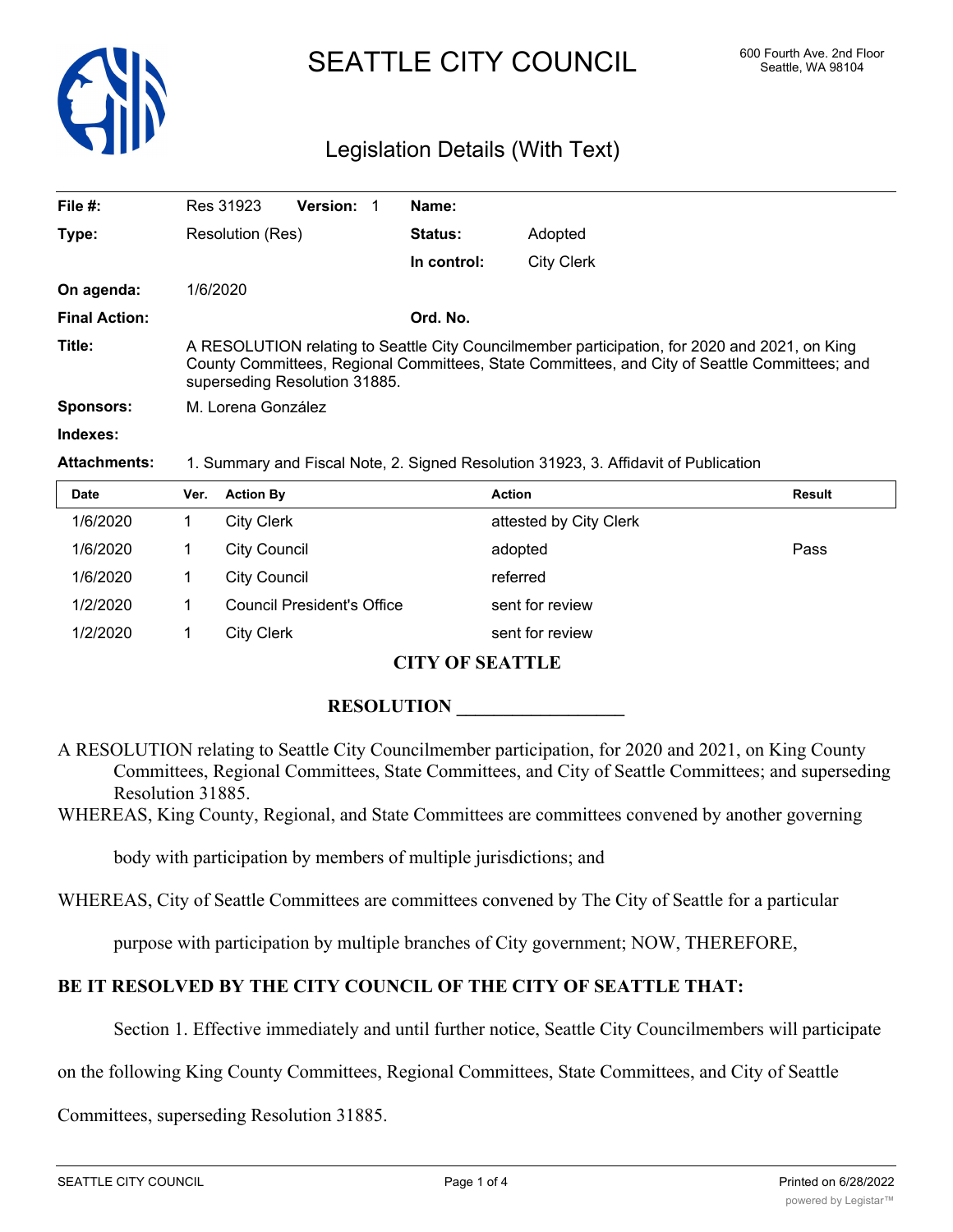## **A. King County Committees**

| <b>Committee</b>                                         | <b>Councilmembers</b>                                                        |
|----------------------------------------------------------|------------------------------------------------------------------------------|
| King County Board of Health                              | <b>Andrew Lewis Tammy</b><br>Morales Teresa Mosqueda<br>Alt: Lorena González |
| King County Flood Control District Advisory Committee    | Alex Pedersen                                                                |
| Growth Management Planning Council (GMPC) of King County | Debora Juarez Dan<br>Strauss Alt: Teresa<br>Mosqueda                         |
| <b>GMPC Executive Committee</b>                          | Dan Strauss Alt: Lorena<br>González                                          |
| King County Regional Policy Committee                    | Lisa Herbold Teresa<br>Mosqueda Alt: Debora<br>Juarez Alt: Andrew Lewis      |
| King County Regional Transit Committee                   | Debora Juarez Dan<br>Strauss Alt: Andrew<br>Lewis                            |
| King County Regional Water Quality Committee             | Lisa Herbold Alex<br>Pedersen Alt: Kshama<br>Sawant                          |

## **B. Regional Committees**

| <b>Committee</b>                                                   | <b>Councilmembers</b>                                                                                           |
|--------------------------------------------------------------------|-----------------------------------------------------------------------------------------------------------------|
| Advisory Council on Aging and Disability Services                  | Debora Juarez                                                                                                   |
| Puget Sound Regional Council (PSRC) Economic Development<br>Board  | Tammy Morales                                                                                                   |
| Economic Development Council of Seattle and King County            | <b>Tammy Morales</b>                                                                                            |
| King County Regional Homelessness Authority Governing<br>Committee | Lorena González Andrew<br>Lewis Alt: Teresa<br>Mosqueda Alt: Lisa<br>Herbold                                    |
| Law Enforcement Assisted Diversion Policy Coordinating Group       | Lisa Herbold                                                                                                    |
| <b>PSRC Executive Board</b>                                        | Lorena González Andrew<br>Lewis Dan Strauss Alt:<br>Tammy Morales Alt:<br>Teresa Mosqueda Alt:<br>Alex Pedersen |

Strauss Alt: Tammy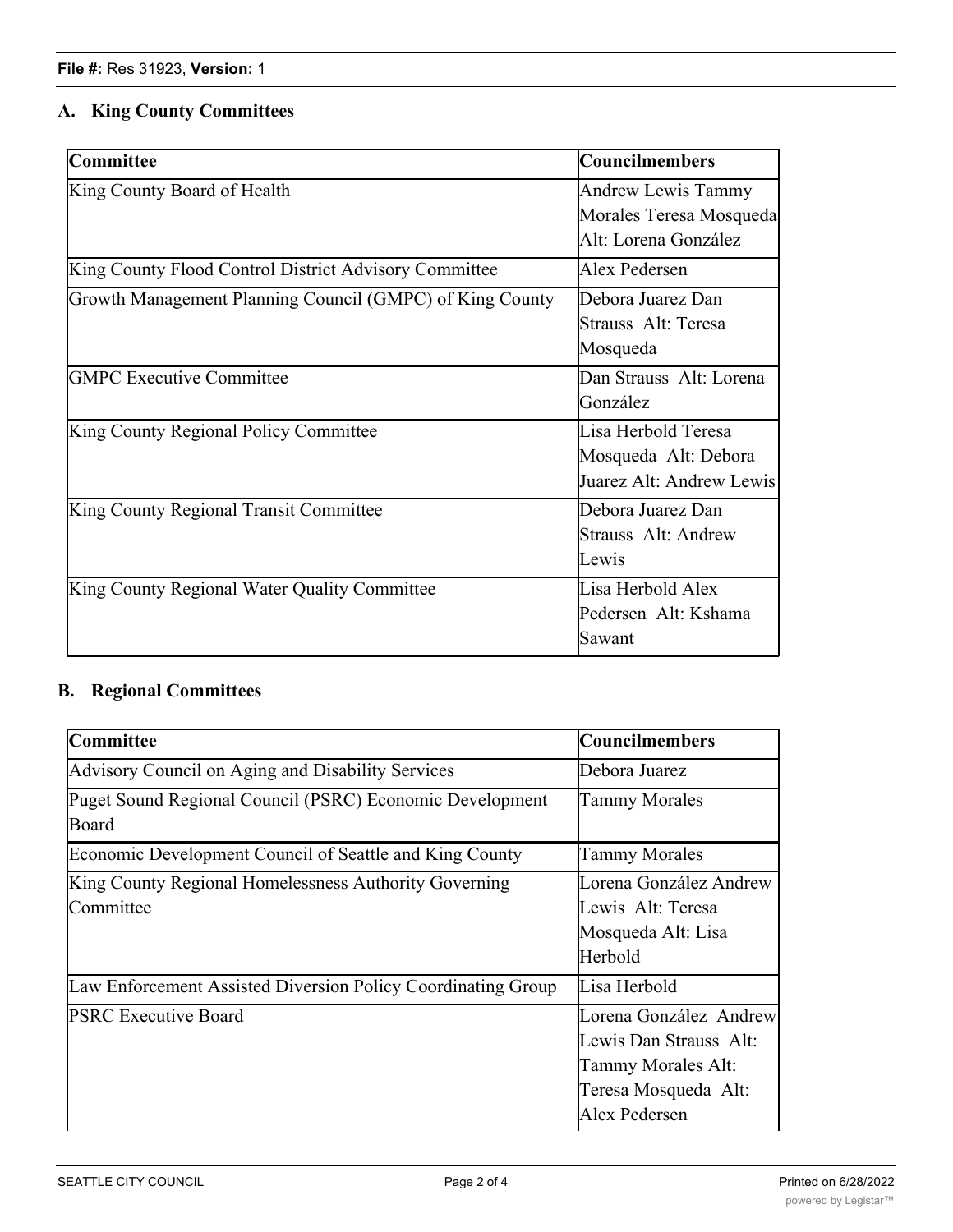#### **File #:** Res 31923, **Version:** 1

| <b>PSRC Growth Management Policy Board</b>                      | Andrew Lewis Dan      |  |
|-----------------------------------------------------------------|-----------------------|--|
|                                                                 | Strauss Alt: Tammy    |  |
|                                                                 | Morales               |  |
| <b>PSRC Operations Committee</b>                                | Andrew Lewis          |  |
| <b>PSRC Transportation Policy Board</b>                         | Lorena González       |  |
|                                                                 | lDebora Juarez Alt:   |  |
|                                                                 | Alex Pedersen         |  |
| Regional Law Safety & Justice Committee                         | Lisa Herbold          |  |
| SeaShore Transportation Forum                                   | Alex Pedersen         |  |
| Sound Transit Board                                             | Debora Juarez         |  |
| Trade Development Alliance                                      | Tammy Morales Kshama  |  |
|                                                                 | Sawant Alt: Debora    |  |
|                                                                 | Juarez                |  |
| Visit Seattle (formerly Seattle Convention and Visitors Bureau) | <b>Tammy Morales</b>  |  |
| Watershed Forums: WRIA 7: Tolt-Snohomish WRIA 8: Cedar-         | Alex Pedersen Alex    |  |
| Lake Washington WRIA 9: Green-Duwamish                          | Pedersen Lisa Herbold |  |
|                                                                 |                       |  |

Teresa Mosqueda Alt:

Alex Pedersen

### **C. State Committees**

| <b>Committee</b>                             | <b>Councilmembers</b> |
|----------------------------------------------|-----------------------|
| Association of Washington Cities (AWC) Board | Teresa Mosqueda Dan   |
|                                              | <b>Strauss</b>        |

# **D. City of Seattle Committees**

| <b>Committee</b>                                                        | <b>Councilmembers</b>                           |
|-------------------------------------------------------------------------|-------------------------------------------------|
| City Employees' Retirement System, Board of Administration              | Teresa Mosqueda                                 |
| Debt Management Policy Advisory Committee                               | Teresa Mosqueda                                 |
| Domestic Violence Prevention Council                                    | Lisa Herbold                                    |
| <b>Economic and Revenue Forecast Advisory Committee</b>                 | Teresa Mosqueda                                 |
| Families, Education, Preschool, and Promise Levy Oversight<br>Committee | Lorena González                                 |
| <b>Firefighters Pension Board</b>                                       | Lisa Herbold Teresa<br>Mosqueda                 |
| Investment Committee for the New Market Tax Credits Program             | <b>Tammy Morales</b>                            |
| Labor-Management Leadership Committee                                   | Lorena González Lisa<br>Herbold Teresa Mosqueda |
| Move Seattle Levy Oversight Committee                                   | Debora Juarez                                   |
| Police Pension Board                                                    | Lisa Herbold                                    |